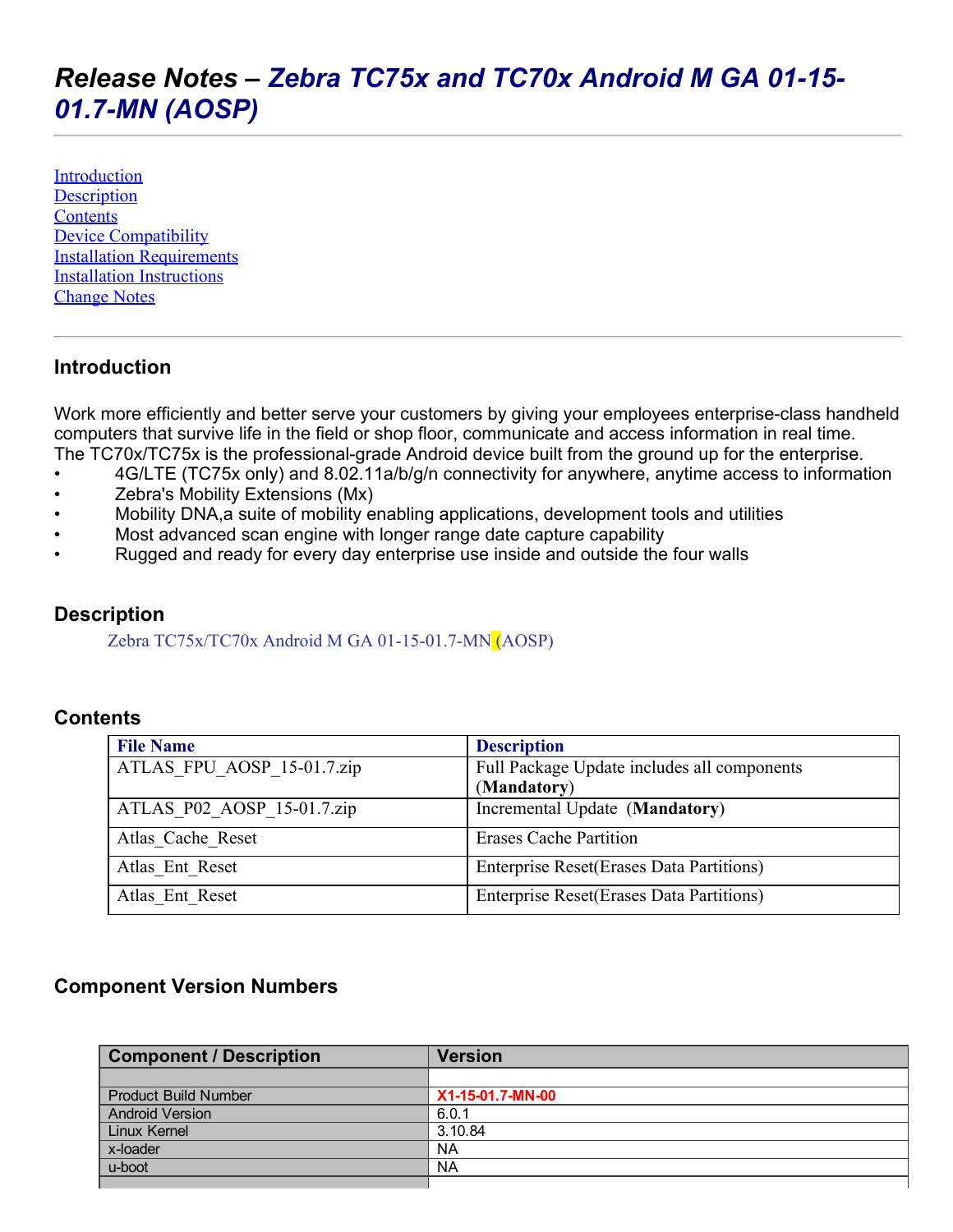| <b>Android SDK Level</b>         | 23                                      |
|----------------------------------|-----------------------------------------|
| Platform                         | QC 8956                                 |
| <b>Bluetooth Stack</b>           | <b>NA</b>                               |
| <b>Partition Table</b>           | <b>NA</b>                               |
| <b>Flash Size</b>                | 16GB/32GB                               |
| <b>RAM Size</b>                  | 2GB/4GB                                 |
| Audio (Microphone and Speaker)   | 0.19.0.0                                |
| <b>Battery Management</b>        | 1.3.5                                   |
| <b>Bluetooth Pairing Utility</b> | 3.7.1                                   |
| RxLogger                         | 4.59.2.0                                |
| <b>EHS</b>                       | 2.5.0.9                                 |
| <b>GMS</b>                       | <b>NA</b>                               |
| <b>NFC</b>                       | 4.3.0 M                                 |
| <b>PTT</b>                       | 3.1.32                                  |
| Scanner                          | 17.0.1.0                                |
| <b>Touch Panel</b>               | 1.8-Stylus-2-0, 1.8-Glove-2-0 (Ironman) |
|                                  | 1.9-Stylus-1-0, 1.9-Glove-1-0 (Falcon)  |
| <b>WLAN</b>                      | FUSION BA 2 00.0.0.029 M                |
| <b>WWAN (Data or Voice)</b>      | FALCON-W160307A-228.1-00101.36          |
| <b>AppGallery</b>                | 2.8.4.13                                |
| Airwatch / Rapid Deployment      | 1.00.03                                 |
| DataWedge                        | 6.2.23                                  |
| <b>EMDK</b>                      | 6.3.23.623                              |
| <b>MX</b>                        | 6.2.0.13                                |
| <b>OSX</b>                       | QCT.60.6.2.17                           |
| SOTI / MobiControl               | 13.3.0 Build 1059                       |
| StageNow                         | 2.6.1.1045                              |
| Data Analytics Engine            | 1.0.2.1859                              |
| Elemez-B2M                       | 1.0.0.331                               |
| <b>Enterprise Keyboard</b>       | 1.3.0.0                                 |

## Device Compatibility

This software release has been approved for use with the following Zebra devices.

| <b>Device</b>            | <b>Operating System</b> |
|--------------------------|-------------------------|
| TC75FK-22B22AD-A6        | Android M               |
| TC75FK-22B24AD-A6        | Android M               |
| TC75FK-22B22AD-BR        | Android M               |
| TC75FK-22B22AD-IA        | Android M               |
| <b>TC75FK-22B22AD-ID</b> | Android M               |
| TC75FK-22B22AD-TN        | Android M               |
| TC75FK-22F22AD-A6        | Android M               |
| TC75FK-22B22AD-TW        | Android M               |
| TC700K-02B22B0-US        | Android M               |
| TC700K-02B24B0-US        | Android M               |
| TC700K-02B22B0-A6        | Android M               |
| TC700K-02B24B0-A6        | Android M               |

## Installation Requirements

Download both Full Package and Reset Packages (Optional)

Using External SD card update is NOT Supported via MDM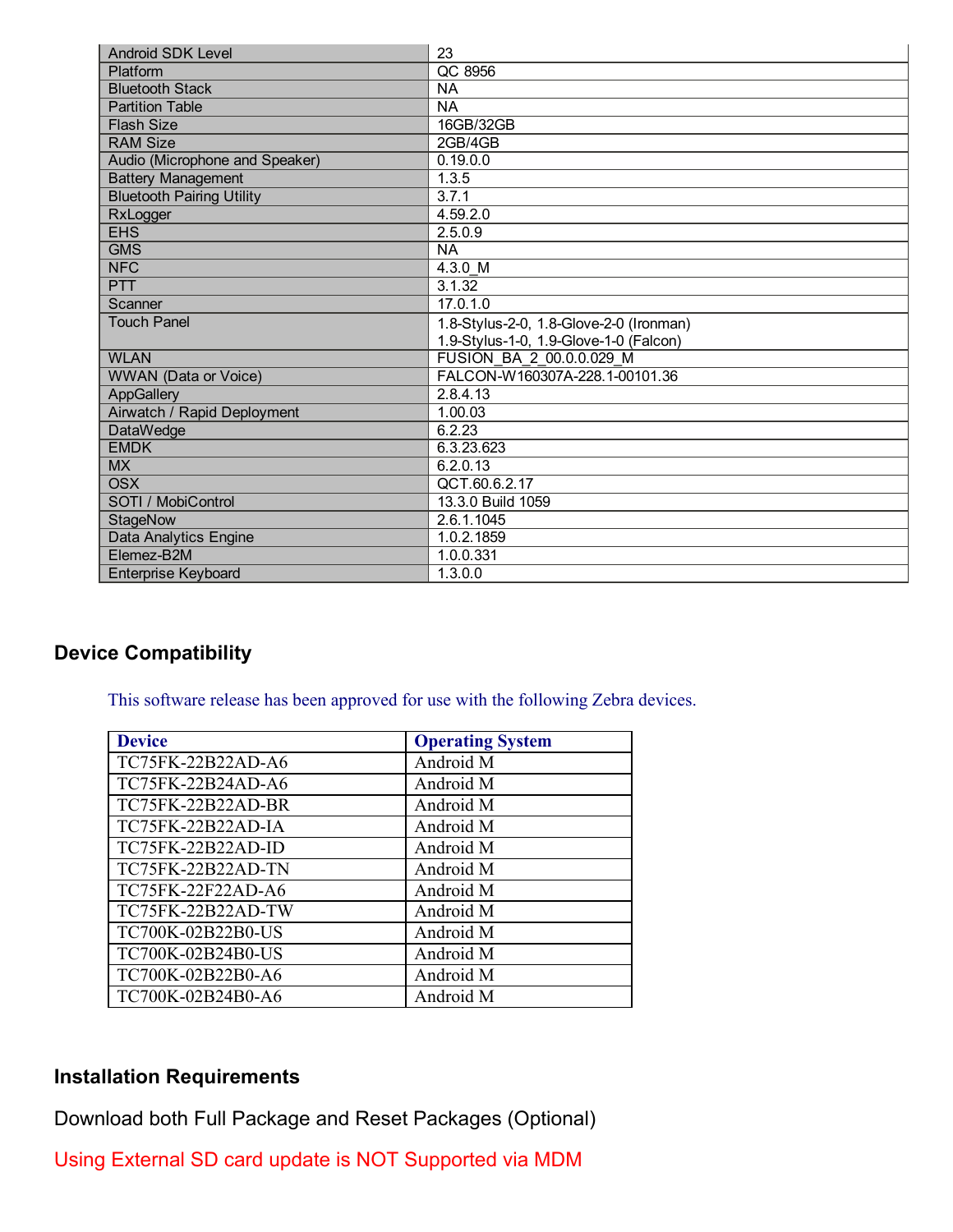#### Special Note when switching between GMS AND AOSP BUILD

- o After Installing Full Package Update, Install Atlas\_Cache\_Reset
- o Followed by Factory OR Enterprise Reset.
- o Install Patches after completing Above Steps

#### Special Note when Downgrading Software

- o After Installing Full Package Update, Install Atlas\_Cache\_Reset
- o Followed by Factory OR Enterprise Reset.
- o Install Patches after completing Above Steps

#### Installation Instructions

#### Using ADB Sideload

### The installation instructions assume you have ADB installed on your PC (the adb drivers and such) and your TC75x/TC70x has Developer options enabled and USB debugging ON: Instructions on HOW TO enable ADB is also captured in user guide.

- 1. Plug the TC75x/TC70x into the USB & Charging Cable and then the Cable to the PC. If you have a Cradle with USB connectivity, connect it now.
- 2. You may need to pull down the top menu and if you see "USB for charging", touch it and then change it to "File transfers".
- 3. Open Command Prompt, run *"adb devices"* and check to see if you are able to see the device's serial number… If yes, proceed… if not you will need to get the PC set up with the proper drivers or install an External SD Card.
- 4. You may also get a pop up on your PC (Win 7) that you will be connected as a Portable Media Player… this can be ignored.

#### Download Image

- a. Full Package Update File and any applicable patches listed above in content section
- b. Reset files (Optional)
- 5. Entering into Recovery Mode
	- a. Choice 1: In Command Prompt, type *"adb reboot recovery" and click enter*.
	- b. Choice 2:
		- Reset and hold PTT key
		- When Zebra Technologies logo appears on the screen Release the PTT Key
- 6. Your TC75x/TC70x will reboot and put you on the Android Recovery screen.
- 7. if applying update via sideload Method
	- a. Use the Volume + and to highlight, *"Apply update from ADB"* and press the Power Key to select it
- 8. With your Command Prompt open, type "adb sideload" and add a space and then drag and drop the update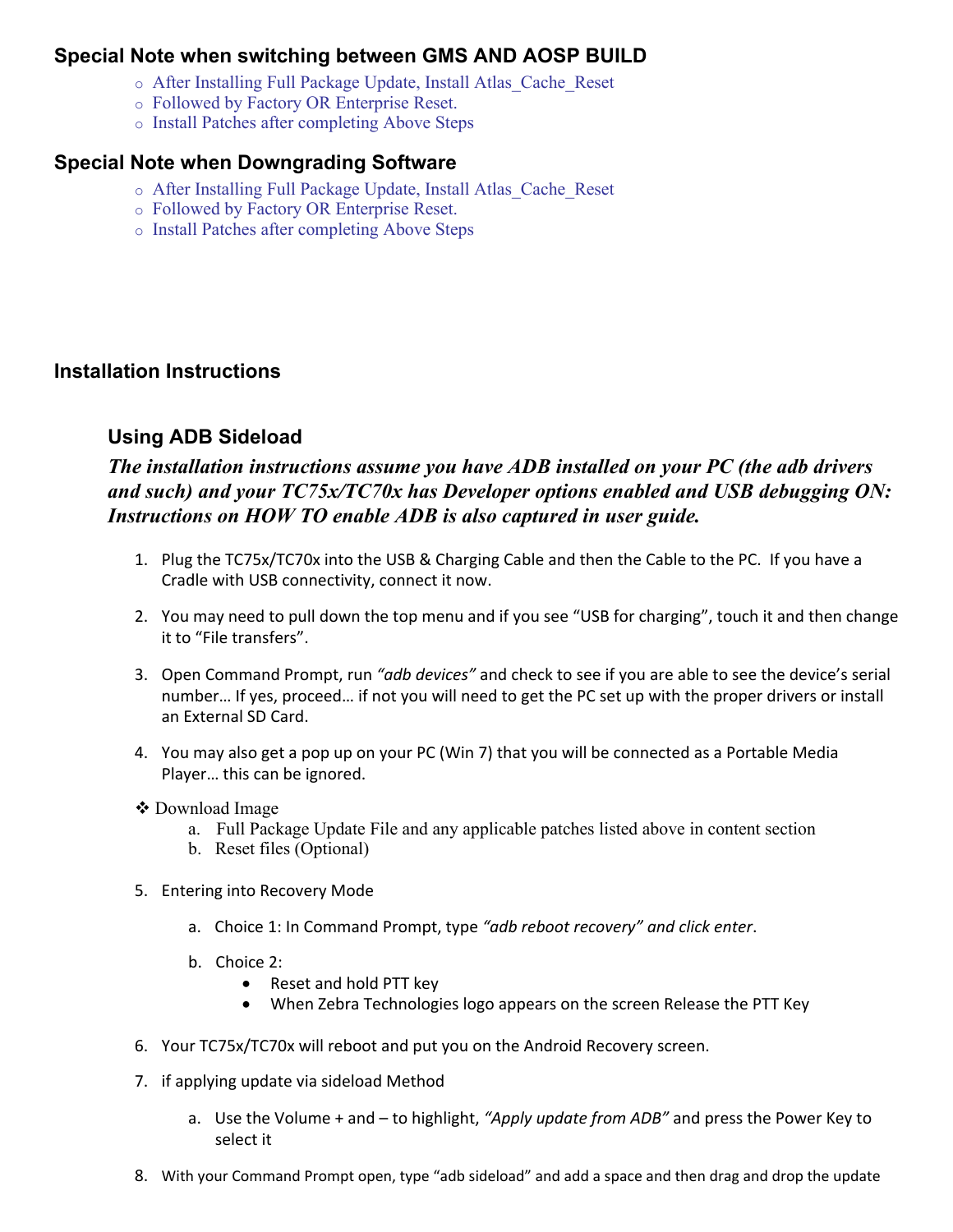file the Full Package date zip on to it and click enter.

- a. Your PC screen will show files being installed and a little blue horizontal progress bar on your device will show status… and after about 6 minutes (could be 10+ minutes if installing GMS) it should be done and you should be back at the Android Recovery screen.
- b. Repeat above steps for all mandatory packages.
- 9. *"Reboot system now"* is highlighted. Press the Power Key to Reboot.
- 10. Device reboots and you see Zebra on top and POWERED BY android at the bottom and after about 1 minute will transition to the TC75x/TC70x Touch Computer splash screen with 5 dancing white dots at bottom… it will stay at this screen for a little over another minute *(could be another 7+ minutes if installing GMS)* and then you are at the Factory "Welcome" screen.
- 11. If you installed a GMS BSP, you will need to complete the process by setting up Wi‐Fi and E‐mail accounts and such. If on AOSP (non‐GMS), there is no process to follow.
- 12. At the Home Screen, we need to verify that the BSP upgrade took place and set the Date & Time.
	- a. Go to "Settings" and scroll down to "About phone" and look at the "Build number". It should start with "01-15-01.7-MN". Now you are on the correct BSP.
	- b. Setting the Date and Time. If you associate to a WLAN AP, do so now, as it should automatically set the time and date… the only thing left is to set the time zone. Go to "Settings" and scroll to and select "Date & time". Scroll down to and select "Select time zone", and scroll down to and select the appropriate time zone and you are done.
- 13. Now you are all set to use your TC75x/TC70x.

## Using External SD card

- 1. Plug the TC75x/TC70x into the USB & Charging Cable and then the Cable to the PC. If you have a Cradle with USB connectivity, connect it now.
- 2. You may need to pull down the top menu and if you see "USB for charging", touch it and then change it to "File transfers".
- 3. Download Images FullPackageZip file, any applicable patches listed above in content section and Reset Files (Optional) and drag & drop the files on External SD card
- 4. Entering into Recovery Mode
	- a. Reset and hold PTT key
	- b. When Zebra Technologies logo appears on the screen Release the PTT Key
- 5. Your TC75x/TC70x will reboot and put you on the Android Recovery screen.
- 6. applying update via External SD card
	- a. Use the Volume + and to highlight select option to "Apply update from SD card" and press the Power Key to select it
	- b. Use the Volume + and to highlight package to be installed (Full Package Update Zip file) and press the Power Key to select it.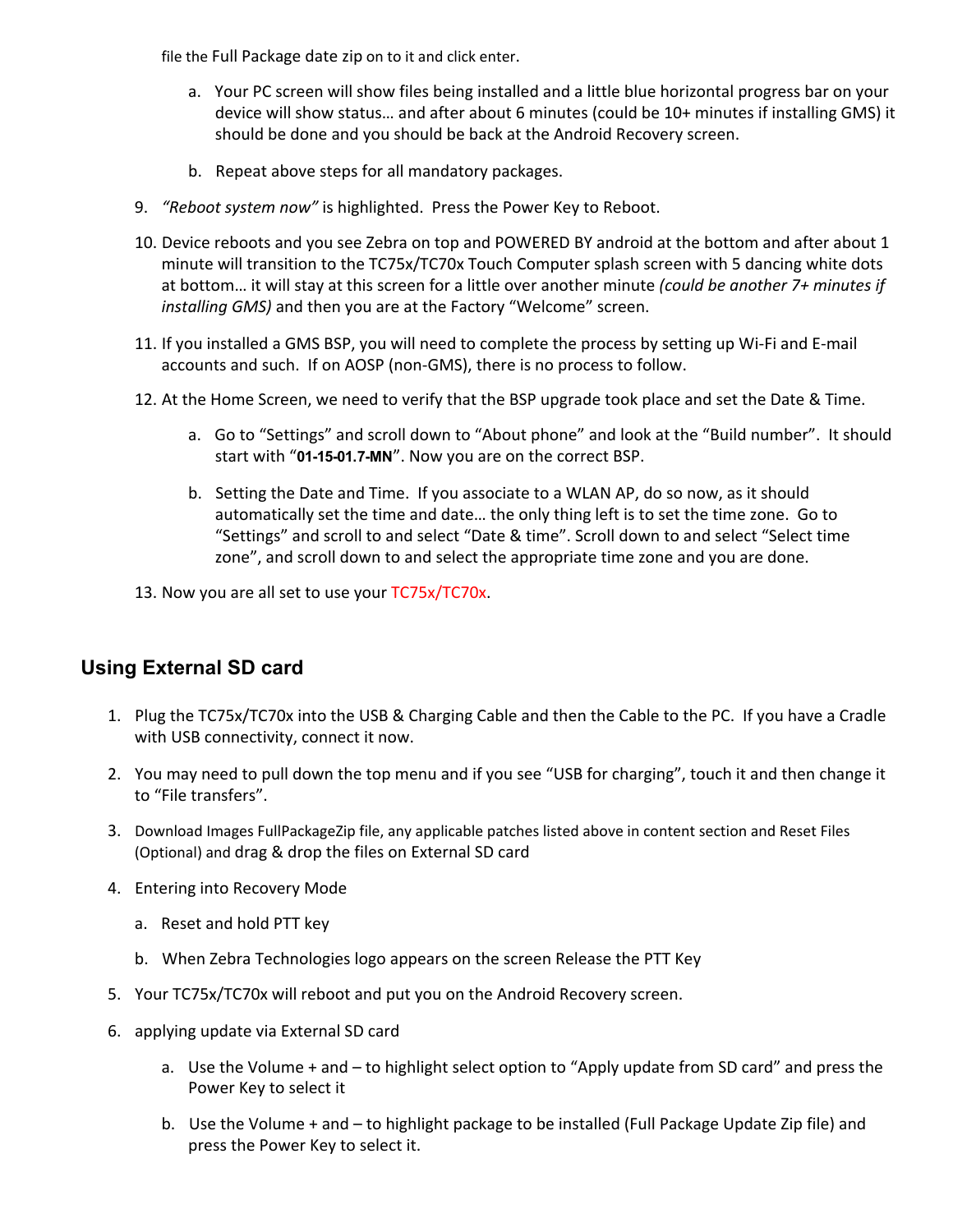- c. Repeat above steps for all mandatory packages.
- 7. *"Reboot system now"* is highlighted. Press the Power Key to Reboot.
- 8. Device reboots and you see Zebra on top and POWERED BY android at the bottom and after about 1 minute will transition to the TC75x/TC70x Touch Computer splash screen with 5 dancing white dots at bottom… it will stay at this screen for a little over another minute *(could be another 7+ minutes if installing GMS)* and then you are at the Factory "Welcome" screen.
- 9. If you installed a GMS BSP, you will need to complete the process by setting up Wi-Fi and E-mail accounts and such. If on AOSP (non‐GMS), there is no process to follow.
- 10. At the Home Screen, we need to verify that the BSP upgrade took place and set the Date & Time.
	- a. Go to "Settings" and scroll down to "About phone" and look at the "Build number". It should start with "01-15-01.7-MN". Now you are on the correct BSP.
	- b. Setting the Date and Time. If you associate to a WLAN AP, do so now, as it should automatically set the time and date… the only thing left is to set the time zone. Go to "Settings" and scroll to and select "Date & time". Scroll down to and select "Select time zone", and scroll down to and select the appropriate time zone and you are done.
- 11. Now you are all set to use your TC75x/TC70x.

# Change Notes

## **StageNow**

The following features are added for StageNow 2.6:

- Added support for MX 6.2 which adds functionality to the following setting types for devices:
	- Ethernet Manager Added new setting type to configure
		- Ethernet Proxy Server Settings
		- Configure IP
			- **DHCP IP Settings**
			- **Static IP Settings**
	- o Persist Manager Added new feature
		- Device Lock Lock the device (USB, Touch) once the device settings persistence is in progress after device enterprise reset - Once the reapply of profiles is done, Lock will be removed and User will be having access
		- On Battery Removal Re-apply/persist the device configuration persisted settings if battery is removed while device in enterprise reset mode
		- OS Upgrade -
	- Touch Manager Added support for
		- Device Type Select the Device Type to configure touch sensitivity
		- Protector Enable or disable the screen protector on the supported devices
	- KeyMapping Manager Added key mapping support for NAV PAD Button
	- Cellular Manager Added support for
		- Selecting active SIM socket types, SIM1, SIM2, SIM3 and SIM4
		- Enable/Disable SIM socket selection
	- Support for retaining Host Name after device reboot in Host Manager CSP
	- Support for handling advanced options on unsupported device in Wi-Fi Manager CSP
	- Support for Regional PC settings for most of the format on the Windows 7 workstation

## EMDK API

1. This version does not support Payment APIs. EMDK for Android v5.0 is the only version that supports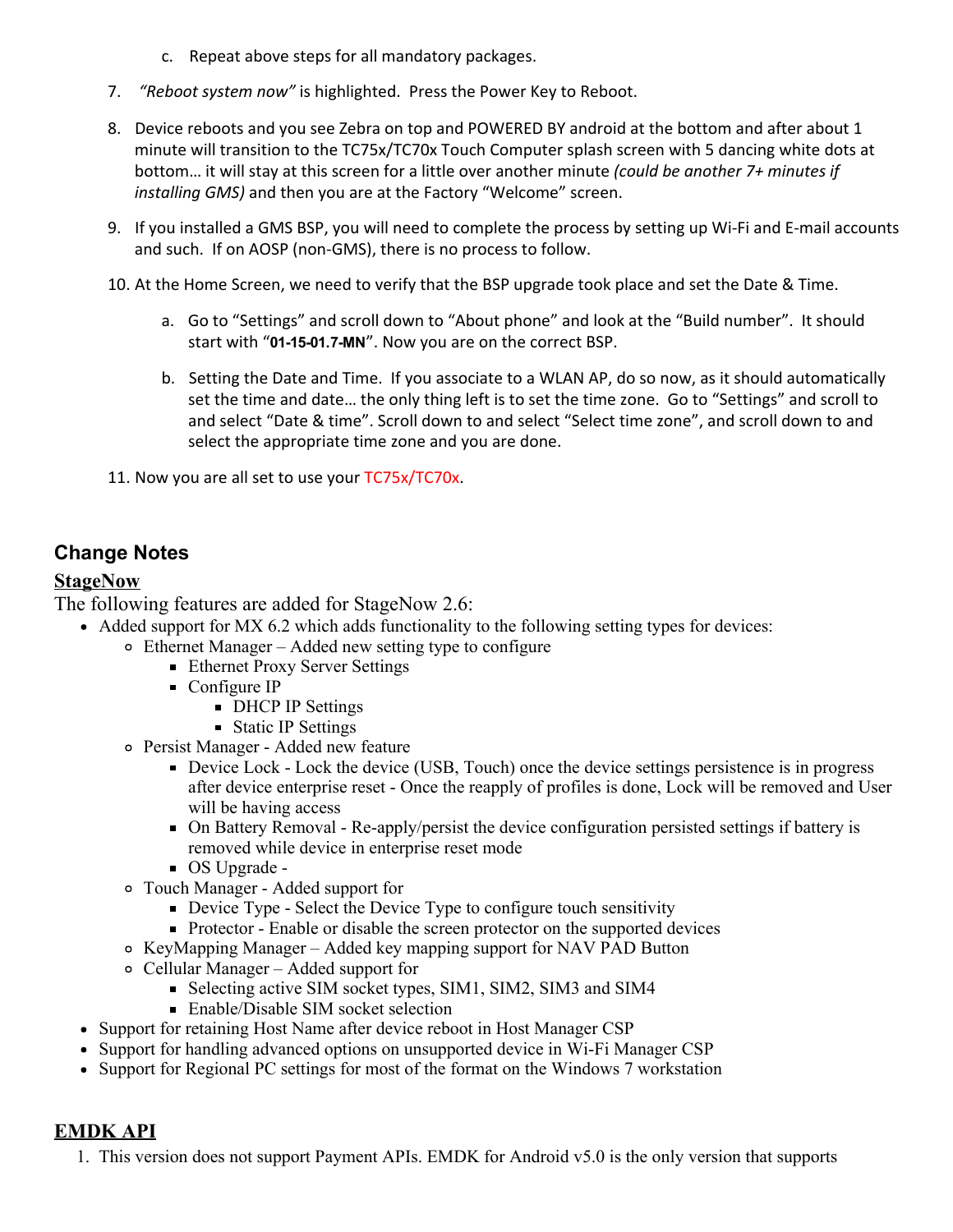Payment APIs.

- 2. Added support for MX v6.2 in Profile Manager:
	- o Touch Manager
		- i. Device Type Select the Device Type to configure touch sensitivity.
		- ii. Protector Enable or disable the screen protector on the supported devices.
	- o Cellular Manager
		- i. SimSocketSelect Select the SIM card to connect to the network.
		- ii. SimSocketUsage Allow or disallow the SIM card selection for network connection.
	- o KeyMapping Manager Added key mapping support for NAV PAD Button.
- 3. Enhanced Barcode Manager APIs with the following features:
	- o Added support for new pluggable scanner RS5000 to be used with WT6000 device. The following enhanced feature available in this release is for beta use only. It must not be used in production environment. A future version of EMDK will formally support this feature.
		- i. Added "PLUGGABLE\_IMAGER\_RS5000" under BarcodeManager.DeviceIdentifier for selecting this scanner.

o Added new reader parameters in each ImagerSpecific, CameraSpecific and LaserSpecific classes under ScannerConfig.ReaderParams.ReaderSpecific:

- i. aimTimer Sets the duration for timed aim types such as timed hold and timed release.
- ii. sameSymbolTimeout This setting is used to prevent the scanner driver from decoding the same symbol within this time interval during continuous scan.
- iii. differentSymbolTimeout This setting is used to prevent the scanner from decoding another symbol within this time interval during continuous scan.
- iv. picklistEx Allows the imager or camera to decode only the barcode that is directly under the cross-hair  $(+)$  center of the reticle part of the pattern. This replaces the Picklist field under the imager specific class . This feature also allows selecting the hardware or software picklist.
- v. aimType Allows selecting the aim type such as continuous, press  $\&$  release, timed hold and timed release.
- o The ContinuousRead class which can be used to enable the continuous scanning has been deprecated. It is recommended to use the aimType, sameSymbolTimeout, differentSymbolTimeout of camera, imager and laser specific reader parameters.
- 4. Enhanced Profile Manager for the following features:
	- o DataCapture feature:
		- i. Support for selecting RS5000 as the scanning device. This enhanced feature available in this release is for beta use only. It must not be used in production environment. A future version of EMDK will formally support this feature.
		- ii. Support for the new "Data Capture Plus (DCP)" feature. This feature Data Capture Plus (formerly known as the "Data Capture Panel") enables areas of the device screen to be designated as scan triggers. By tapping on a designated screen area, DataWedge will respond as it would to a scanner button-press or other hardware trigger.
		- iii. Support for the new "Keep enabled on suspend" feature. Enabling this feature will keep the Bluetooth scanner enabled when the device is in suspend mode. Pressing the Bluetooth scan trigger will wake up the device for scanning.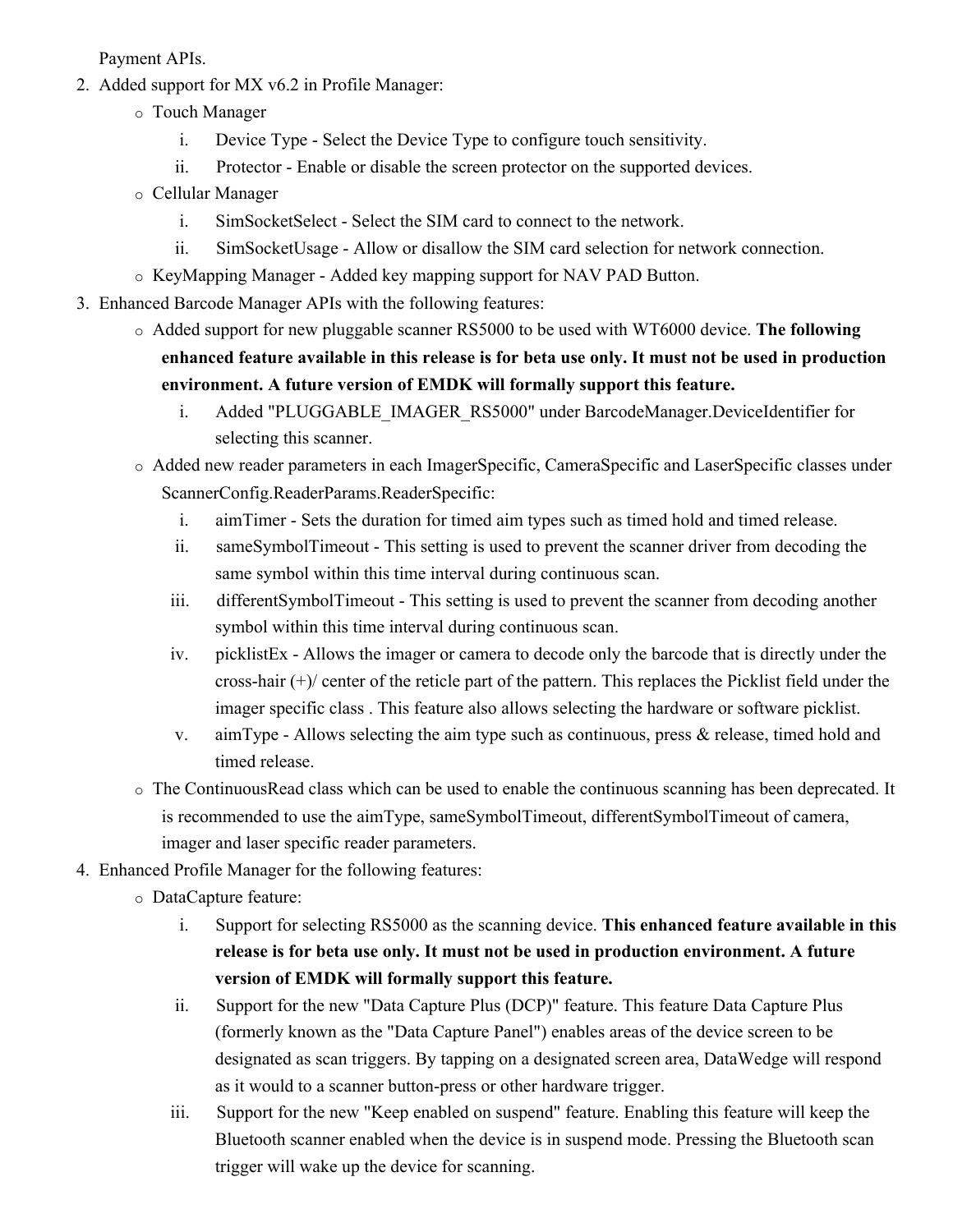- o Added new parameter "Receiver foreground flag" in Intent Output for delivering the captured data via Broadcast Intent to broadcast recipient permission to run at the foreground priority with a shorter timeout interval.
- o Added the following new parameters in Keystroke Output feature:
	- i. Multi byte character delay Sets an inter character delay in milliseconds for multi byte characters. This setting was required to be set in-order to overcome data dispatching errors when dispatching multi byte characters to browser.
	- ii. Key event delay Sets a delay in milliseconds for dispatching control characters as keystrokes correctly to the foreground application.
- 5. Enhanced Serial Comm APIs with the following features:
	- $\circ$  Added getConfig() and setConfig() for accessing the current configuration settings such as baudRate, parity, dataBit and stopBit.
	- o Added getSignalState() to query the signal status such as DTR, DCD, DSR, RI, RTS and CTS.
	- o Added new method setSignalState() to set the signal status such as RTS and DTR.
	- o Added getPortInfo() to query the port name.

#### DataWedge

- 1. TUT-15194 DCP appears on Launcher after device reboot even without DCP being enabled in the Launcher profile.
- 2. MC-142556 Application not Launching from the Home screen on single touch (Further improvements).
- 3. TUT-14685 "Keep Enabled on Suspend" option is disabled for RS5000.
- 4. MC142556 Application not Launching from the Home screen on single touch.
- 5. TUT-13153 Integrated new DCP binary with fixes done related to EKB.
- 6. TUT-14416 DataWedge crashes when launched post a device (connected with RS6000) reboot.
- 7. TUT-14227 Delete profile intent causing profile switching failure after setting a user created profile as default profile
- 8. TUT-14228 Default Profile settings still taking effect after manually deleting the default profile.
- 9. TUT-13222 Support for RS5000 Plugable Serial SSI Scanner.
- 10. TUT-14264,14265 Able to rename Profileo/DWDemo from intent API.

## Scanner Framework

- 1. BSPA-24558 Huge logs are getting generated in wlan logs
- 2. BSPA-22708 It can decode barcode when disable some param in Code128
- 3. BSPA24529: Disable decode signature symbology for BT scanners
	- 4. BSPA-17312: Aim Timer value should be less than the Beam Timer in Reader Params.
- 5. BSPA-16074 AFM scanning is not running successfully with DS3578 scanner
- 6. BSPA-16067 Timed Hold and Timed Release modes with RS507 is buggy